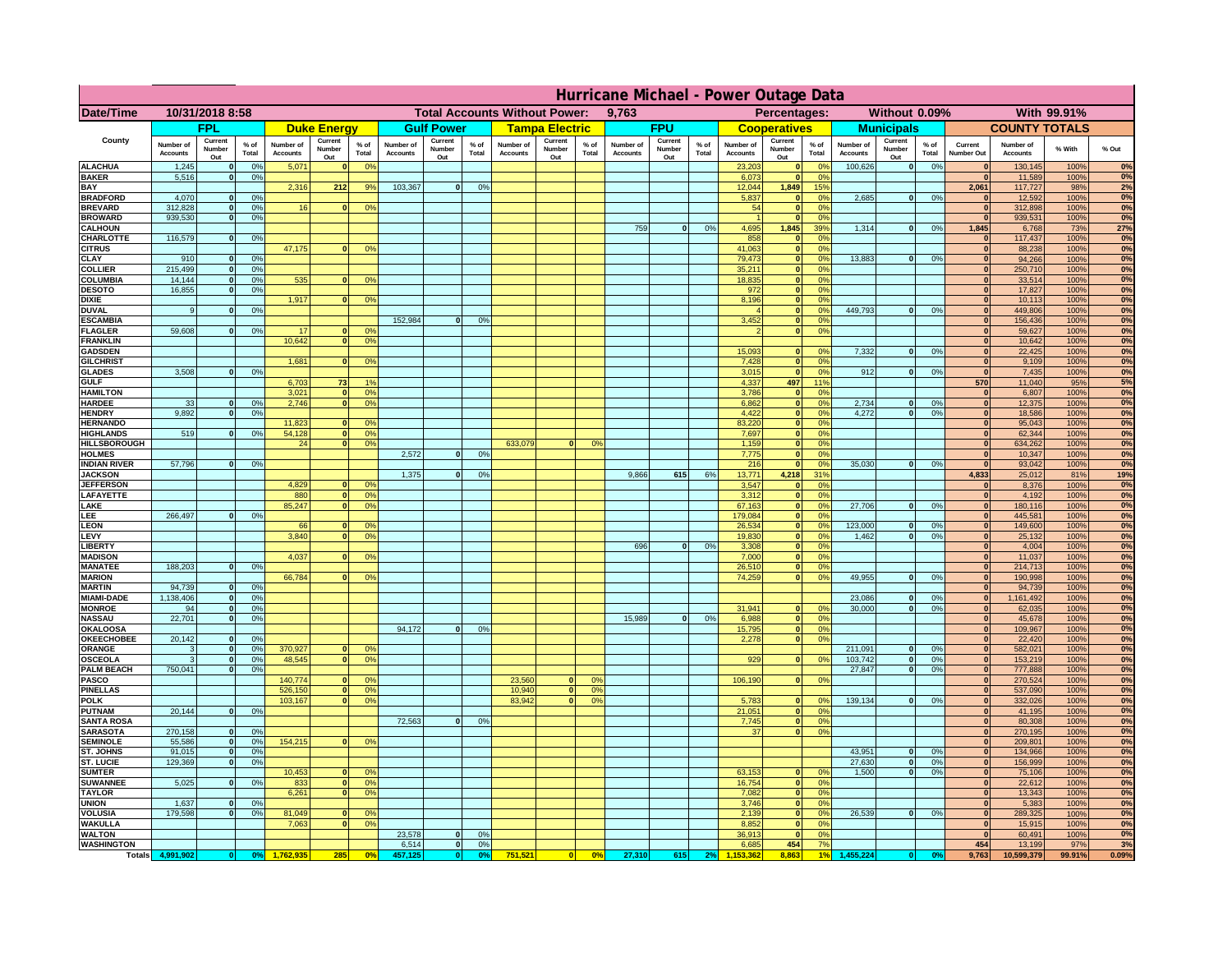# 10/31/2018 8:59 AM Hurricane Michael

| <b>Power Provider</b>                   | County              | <b>Number of Customers</b> | <b>Current Number Out</b> | <b>Outage Percentage</b> | <b>Estimated Restore Time</b> |
|-----------------------------------------|---------------------|----------------------------|---------------------------|--------------------------|-------------------------------|
| West Florida Electric Cooperative, Inc. | <b>JACKSON</b>      | 13,723                     | 4,174                     | 30.42%                   | >5 days                       |
| Gulf Coast Electric Cooperative, Inc.   | BAY                 | 12,044                     | 1,849                     | 15.35%                   | >5 days                       |
| West Florida Electric Cooperative, Inc. | <b>CALHOUN</b>      | 2,852                      | 1,289                     | 45.20%                   | >5 days                       |
| Florida Public Utilities Corporation    | <b>JACKSON</b>      | 9,866                      | 615                       | 6.23%                    | 72                            |
| Gulf Coast Electric Cooperative, Inc.   | <b>CALHOUN</b>      | 1,843                      | 556                       | 30.17%                   | >5 days                       |
| Gulf Coast Electric Cooperative, Inc.   | <b>GULF</b>         | 4,337                      | 497                       | 11.46%                   | >5 days                       |
| West Florida Electric Cooperative, Inc. | <b>WASHINGTON</b>   | 4,260                      | 370                       | 8.69%                    | >5 days                       |
| Duke Energy                             | BAY                 | 2,316                      | 212                       | 9.15%                    | TBD                           |
| Gulf Coast Electric Cooperative, Inc.   | <b>WASHINGTON</b>   | 2,425                      | 84                        | 3.46%                    | >5 days                       |
| Duke Energy                             | <b>GULF</b>         | 6,703                      | 73                        | 1.09%                    | TBD                           |
| Gulf Coast Electric Cooperative, Inc.   | <b>JACKSON</b>      | 48                         | 44                        | 91.67%                   | >5 days                       |
| Central Florida Electric Cooperative    | <b>ALACHUA</b>      | 875                        | 0                         | 0.00%                    | <b>TBD</b>                    |
| Central Florida Electric Cooperative    | <b>DIXIE</b>        | 7,595                      | $\mathbf 0$               | 0.00%                    | TBD                           |
| Central Florida Electric Cooperative    | <b>GILCHRIST</b>    | 7,424                      | 0                         | 0.00%                    | Restored                      |
| Central Florida Electric Cooperative    | LAFAYETTE           | 9                          | $\mathbf 0$               | 0.00%                    | <b>TBD</b>                    |
|                                         | LEVY                |                            | $\pmb{0}$                 | 0.00%                    | Restored                      |
| Central Florida Electric Cooperative    |                     | 17,513<br>$\overline{9}$   | $\mathbf 0$               |                          | TBD                           |
| Central Florida Electric Cooperative    | <b>MARION</b>       |                            |                           | 0.00%                    |                               |
| Chattahoochee Electric                  | GADSDEN             | 1,173                      | $\pmb{0}$                 | 0.00%                    | Restored                      |
| Choctawhatchee Electric Cooperative     | <b>HOLMES</b>       | 293                        | $\mathbf 0$               | 0.00%                    | Restored                      |
| Choctawhatchee Electric Cooperative     | <b>OKALOOSA</b>     | 15,795                     | $\mathbf 0$               | 0.00%                    | Restored                      |
| Choctawhatchee Electric Cooperative     | <b>SANTA ROSA</b>   | 201                        | $\mathbf 0$               | 0.00%                    | Restored                      |
| Choctawhatchee Electric Cooperative     | <b>WALTON</b>       | 36,812                     | $\pmb{0}$                 | 0.00%                    | Restored                      |
| City of Alachua                         | <b>ALACHUA</b>      | 4,426                      | $\mathbf 0$               | 0.00%                    | <b>TBD</b>                    |
| City of Bartow                          | <b>POLK</b>         | 11,790                     | $\mathbf 0$               | 0.00%                    | TBD                           |
| City of Blountstown                     | <b>CALHOUN</b>      | 1,314                      | $\mathbf 0$               | 0.00%                    | Restored                      |
| City of Bushnell                        | <b>SUMTER</b>       | 1,500                      | $\pmb{0}$                 | 0.00%                    | TBD                           |
| City of Clewiston                       | <b>HENDRY</b>       | 4,272                      | $\mathbf 0$               | 0.00%                    | <b>TBD</b>                    |
| City of Fort Meade                      | <b>POLK</b>         | 2,379                      | $\mathbf 0$               | 0.00%                    | TBD                           |
| City of Havana                          | <b>GADSDEN</b>      | 1,391                      | $\mathbf 0$               | 0.00%                    | Restored                      |
| City of Leesburg                        | LAKE                | 22,000                     | $\pmb{0}$                 | 0.00%                    | TBD                           |
| City of Moore Haven                     | <b>GLADES</b>       | 912                        | $\mathbf 0$               | 0.00%                    | <b>TBD</b>                    |
| City of Mount Dora                      | LAKE                | 5,706                      | $\mathbf 0$               | 0.00%                    | TBD                           |
| City of Newberry                        | <b>ALACHUA</b>      | 1,727                      | $\mathbf 0$               | 0.00%                    | TBD                           |
| City of Quincy                          | GADSDEN             | 4,768                      | $\pmb{0}$                 | 0.00%                    | Restored                      |
| City of Starke                          | <b>BRADFORD</b>     | 2,685                      | $\mathbf 0$               | 0.00%                    | TBD                           |
| City of Tallahassee                     | LEON                | 123,000                    | $\mathbf 0$               | 0.00%                    | Restored                      |
| City of Vero Beach                      | <b>INDIAN RIVER</b> | 35,030                     | $\mathbf 0$               | 0.00%                    | TBD                           |
| City of Wauchula                        | HARDEE              | 2,734                      | $\pmb{0}$                 | 0.00%                    | <b>TBD</b>                    |
| City of Williston                       | LEVY                | 1,462                      | $\mathbf 0$               | 0.00%                    | TBD                           |
| City of Winter Park                     | ORANGE              | 13,941                     | $\mathbf 0$               | 0.00%                    | <b>TBD</b>                    |
| Clay Electric Cooperative               | <b>ALACHUA</b>      | 22,328                     | $\mathbf 0$               | 0.00%                    | <b>TBD</b>                    |
| Clay Electric Cooperative               | <b>BAKER</b>        | 2,476                      | 0                         | 0.00%                    | <b>TBD</b>                    |
| Clay Electric Cooperative               | <b>BRADFORD</b>     | 5,837                      | $\mathbf 0$               | 0.00%                    | <b>TBD</b>                    |
| Clay Electric Cooperative               | <b>CLAY</b>         | 79,473                     | 0                         | 0.00%                    | <b>TBD</b>                    |
| Clay Electric Cooperative               | <b>COLUMBIA</b>     | 16,922                     | $\mathbf{0}$              | 0.00%                    | <b>TBD</b>                    |
| Clay Electric Cooperative               | <b>DUVAL</b>        | 4                          | 0                         | 0.00%                    | <b>TBD</b>                    |
| Clay Electric Cooperative               | <b>FLAGLER</b>      | $\mathbf 2$                | $\pmb{0}$                 | 0.00%                    | <b>TBD</b>                    |
| Clay Electric Cooperative               | <b>GILCHRIST</b>    | 4                          | 0                         | 0.00%                    | <b>TBD</b>                    |
| Clay Electric Cooperative               |                     |                            | $\pmb{0}$                 | 0.00%                    |                               |
|                                         | LAKE                | 2,239                      |                           |                          | TBD                           |
| Clay Electric Cooperative               | LEVY                | 712                        | $\pmb{0}$                 | 0.00%                    | <b>TBD</b>                    |
| Clay Electric Cooperative               | <b>MARION</b>       | 16,301                     | $\pmb{0}$                 | 0.00%                    | TBD                           |
| Clay Electric Cooperative               | PUTNAM              | 21,051                     | 0                         | 0.00%                    | <b>TBD</b>                    |
| Clay Electric Cooperative               | SUWANNEE            | 5                          | $\pmb{0}$                 | 0.00%                    | <b>TBD</b>                    |
| Clay Electric Cooperative               | <b>UNION</b>        | 3,746                      | $\boldsymbol{0}$          | 0.00%                    | <b>TBD</b>                    |
| Clay Electric Cooperative               | <b>VOLUSIA</b>      | 2,139                      | $\pmb{0}$                 | 0.00%                    | TBD                           |
| Duke Energy                             | <b>ALACHUA</b>      | 5,071                      | 0                         | 0.00%                    | Restored                      |
| <b>Duke Energy</b>                      | <b>BREVARD</b>      | 16                         | $\pmb{0}$                 | 0.00%                    | Restored                      |
| Duke Energy                             | <b>CITRUS</b>       | 47,175                     | $\pmb{0}$                 | 0.00%                    | Restored                      |
| Duke Energy                             | COLUMBIA            | 535                        | $\pmb{0}$                 | 0.00%                    | Restored                      |
| Duke Energy                             | <b>DIXIE</b>        | 1,917                      | 0                         | 0.00%                    | Restored                      |
| Duke Energy                             | <b>FLAGLER</b>      | 17                         | $\pmb{0}$                 | 0.00%                    | Restored                      |
| Duke Energy                             | <b>FRANKLIN</b>     | 10,642                     | $\boldsymbol{0}$          | 0.00%                    | Restored                      |
| Duke Energy                             | <b>GILCHRIST</b>    | 1,681                      | $\pmb{0}$                 | 0.00%                    | Restored                      |
| Duke Energy                             | <b>HAMILTON</b>     | 3,021                      | 0                         | 0.00%                    | Restored                      |
| <b>Duke Energy</b>                      | HARDEE              | 2,746                      | $\pmb{0}$                 | 0.00%                    | Restored                      |
| Duke Energy                             | HERNANDO            | 11,823                     | $\boldsymbol{0}$          | 0.00%                    | Restored                      |
| <b>Duke Energy</b>                      | <b>HIGHLANDS</b>    | 54,128                     | $\pmb{0}$                 | 0.00%                    | Restored                      |
| Duke Energy                             | HILLSBOROUGH        | 24                         | 0                         | 0.00%                    | Restored                      |
| Duke Energy                             | <b>JEFFERSON</b>    | 4,829                      | $\pmb{0}$                 | 0.00%                    | Restored                      |
|                                         |                     |                            |                           |                          |                               |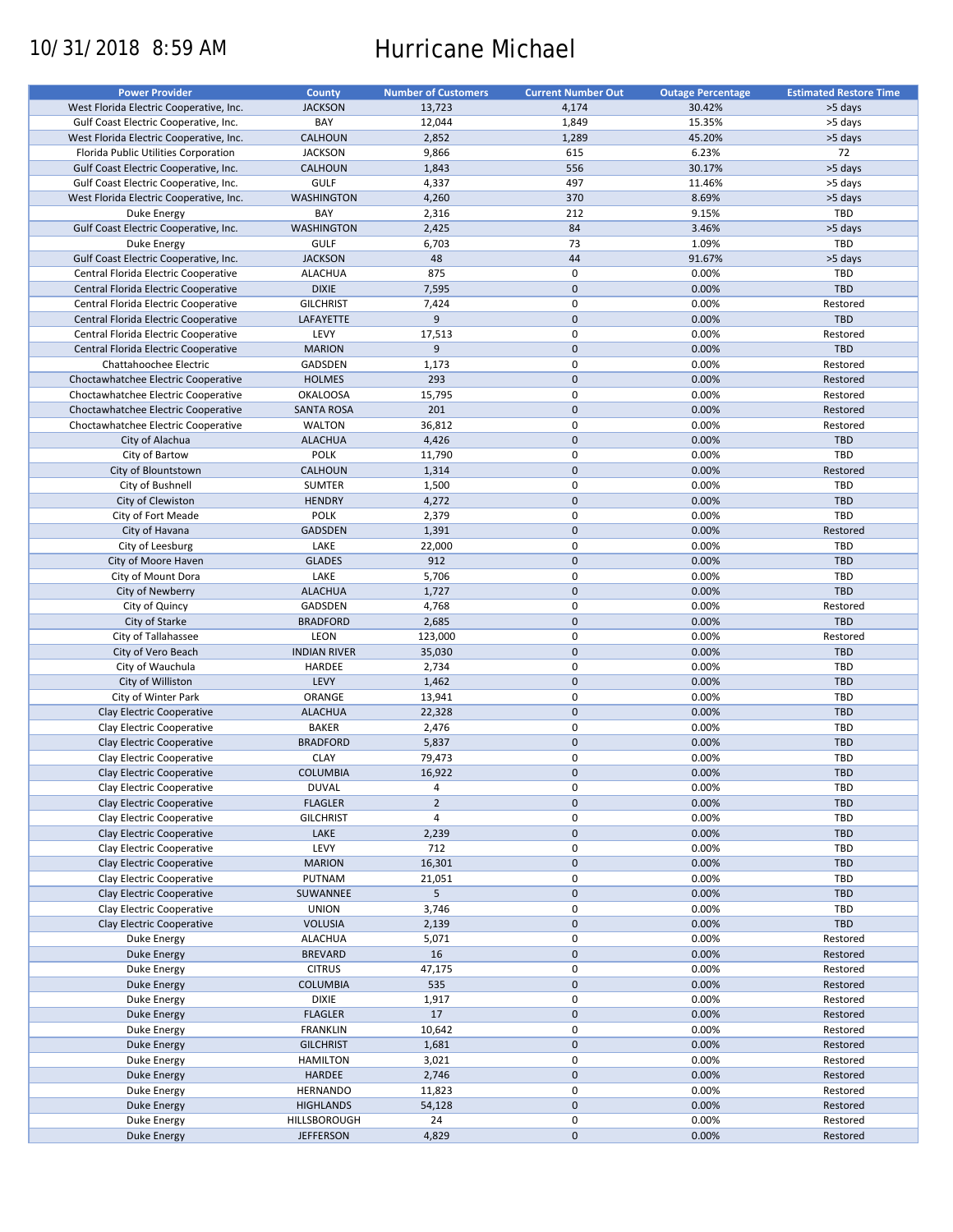### 10/31/2018 8:59 AM Hurricane Michael

| Duke Energy                                        | LAFAYETTE           | 880         | 0            | 0.00% | Restored   |
|----------------------------------------------------|---------------------|-------------|--------------|-------|------------|
|                                                    |                     |             |              |       |            |
| Duke Energy                                        | LAKE                | 85,247      | $\mathbf{0}$ | 0.00% | Restored   |
| Duke Energy                                        | LEON                | 66          | $\mathbf 0$  | 0.00% | Restored   |
| Duke Energy                                        | LEVY                | 3,840       | $\mathbf 0$  | 0.00% | Restored   |
| Duke Energy                                        | <b>MADISON</b>      | 4,037       | $\mathsf 0$  | 0.00% | Restored   |
|                                                    | <b>MARION</b>       | 66,784      | $\mathbf 0$  | 0.00% | Restored   |
| Duke Energy                                        |                     |             |              |       |            |
| Duke Energy                                        | ORANGE              | 370,927     | $\mathsf 0$  | 0.00% | Restored   |
| Duke Energy                                        | <b>OSCEOLA</b>      | 48,545      | $\mathbf 0$  | 0.00% | Restored   |
| Duke Energy                                        | PASCO               | 140,774     | $\mathsf 0$  | 0.00% | Restored   |
| Duke Energy                                        | <b>PINELLAS</b>     | 526,150     | $\mathbf 0$  | 0.00% | Restored   |
|                                                    |                     |             | $\pmb{0}$    |       |            |
| Duke Energy                                        | <b>POLK</b>         | 103,167     |              | 0.00% | Restored   |
| Duke Energy                                        | SEMINOLE            | 154,215     | $\mathbf 0$  | 0.00% | Restored   |
| Duke Energy                                        | <b>SUMTER</b>       | 10,453      | $\pmb{0}$    | 0.00% | Restored   |
| <b>Duke Energy</b>                                 | SUWANNEE            | 833         | $\mathbf 0$  | 0.00% | Restored   |
| Duke Energy                                        | <b>TAYLOR</b>       | 6,261       | $\mathbf 0$  | 0.00% | Restored   |
|                                                    |                     |             |              |       |            |
| Duke Energy                                        | <b>VOLUSIA</b>      | 81,049      | $\mathbf 0$  | 0.00% | Restored   |
| Duke Energy                                        | WAKULLA             | 7,063       | $\mathsf 0$  | 0.00% | Restored   |
| Escambia River Electric Cooperative, Inc.          | <b>ESCAMBIA</b>     | 3,452       | $\mathbf 0$  | 0.00% | <b>TBD</b> |
| Escambia River Electric Cooperative, Inc.          | <b>SANTA ROSA</b>   | 7,544       | $\mathsf 0$  | 0.00% | <b>TBD</b> |
| Florida Keys Electric Cooperative                  | <b>MONROE</b>       | 31,941      | $\mathbf 0$  | 0.00% | <b>TBD</b> |
|                                                    |                     |             |              |       |            |
| Florida Power and Light Company                    | <b>ALACHUA</b>      | 1,245       | $\mathsf 0$  | 0.00% | <b>TBD</b> |
| Florida Power and Light Company                    | <b>BAKER</b>        | 5,516       | $\mathbf 0$  | 0.00% | <b>TBD</b> |
| Florida Power and Light Company                    | <b>BRADFORD</b>     | 4,070       | $\pmb{0}$    | 0.00% | TBD        |
| Florida Power and Light Company                    | <b>BREVARD</b>      | 312,828     | $\mathbf 0$  | 0.00% | <b>TBD</b> |
| Florida Power and Light Company                    | <b>BROWARD</b>      | 939,530     | $\mathsf 0$  | 0.00% | TBD        |
|                                                    |                     |             |              |       |            |
| Florida Power and Light Company                    | <b>CHARLOTTE</b>    | 116,579     | $\mathbf 0$  | 0.00% | <b>TBD</b> |
| Florida Power and Light Company                    | <b>CLAY</b>         | 910         | $\pmb{0}$    | 0.00% | TBD        |
| Florida Power and Light Company                    | <b>COLLIER</b>      | 215,499     | $\mathbf 0$  | 0.00% | <b>TBD</b> |
| Florida Power and Light Company                    | COLUMBIA            | 14,144      | $\mathsf 0$  | 0.00% | <b>TBD</b> |
|                                                    |                     |             |              |       |            |
| Florida Power and Light Company                    | <b>DESOTO</b>       | 16,855      | $\pmb{0}$    | 0.00% | TBD        |
| Florida Power and Light Company                    | <b>DUVAL</b>        | 9           | $\mathsf 0$  | 0.00% | TBD        |
| Florida Power and Light Company                    | <b>FLAGLER</b>      | 59,608      | $\mathbf 0$  | 0.00% | <b>TBD</b> |
| Florida Power and Light Company                    | <b>GLADES</b>       | 3,508       | $\mathsf 0$  | 0.00% | TBD        |
| Florida Power and Light Company                    | <b>HARDEE</b>       | 33          | $\mathbf 0$  | 0.00% | <b>TBD</b> |
|                                                    |                     |             |              |       |            |
| Florida Power and Light Company                    | <b>HENDRY</b>       | 9,892       | $\pmb{0}$    | 0.00% | TBD        |
| Florida Power and Light Company                    | <b>HIGHLANDS</b>    | 519         | $\mathbf 0$  | 0.00% | <b>TBD</b> |
| Florida Power and Light Company                    | <b>INDIAN RIVER</b> | 57,796      | $\mathsf 0$  | 0.00% | TBD        |
| Florida Power and Light Company                    | LEE                 | 266,497     | $\pmb{0}$    | 0.00% | TBD        |
| Florida Power and Light Company                    | MANATEE             | 188,203     | $\mathsf 0$  | 0.00% | TBD        |
|                                                    |                     |             |              |       |            |
| Florida Power and Light Company                    | <b>MARTIN</b>       | 94,739      | $\mathbf 0$  | 0.00% | TBD        |
| Florida Power and Light Company                    | MIAMI-DADE          | 1,138,406   | $\mathbf 0$  | 0.00% | TBD        |
| Florida Power and Light Company                    | <b>MONROE</b>       | 94          | $\mathbf 0$  | 0.00% | <b>TBD</b> |
| Florida Power and Light Company                    | NASSAU              | 22,701      | $\pmb{0}$    | 0.00% | <b>TBD</b> |
| Florida Power and Light Company                    | <b>OKEECHOBEE</b>   | 20,142      | $\mathbf 0$  | 0.00% | TBD        |
|                                                    |                     |             |              |       |            |
| Florida Power and Light Company                    | ORANGE              | 3           | $\mathsf 0$  | 0.00% | <b>TBD</b> |
| Florida Power and Light Company                    | <b>OSCEOLA</b>      | 3           | $\mathbf{0}$ | 0.00% | TBD        |
| Florida Power and Light Company                    | PALM BEACH          | 750,041     | 0            | 0.00% | TBD        |
| Florida Power and Light Company                    | PUTNAM              | 20,144      | $\mathbf 0$  | 0.00% | TBD        |
| Florida Power and Light Company                    | SARASOTA            |             | $\mathsf 0$  | 0.00% | TBD        |
|                                                    |                     | 270,158     |              |       |            |
| Florida Power and Light Company                    | SEMINOLE            | 55,586      | $\mathbf 0$  | 0.00% | <b>TBD</b> |
| Florida Power and Light Company                    | ST. JOHNS           | 91,015      | 0            | 0.00% | TBD        |
| Florida Power and Light Company                    | <b>ST. LUCIE</b>    | 129,369     | $\mathbf 0$  | 0.00% | TBD        |
| Florida Power and Light Company                    | SUWANNEE            | 5,025       | 0            | 0.00% | TBD        |
|                                                    |                     |             |              |       |            |
| Florida Power and Light Company                    | <b>UNION</b>        | 1,637       | $\mathbf 0$  | 0.00% | TBD        |
| Florida Power and Light Company                    | VOLUSIA             | 179,598     | $\mathsf 0$  | 0.00% | TBD        |
| Florida Public Utilities Corporation               | <b>CALHOUN</b>      | 759         | $\mathbf 0$  | 0.00% | Restored   |
| Florida Public Utilities Corporation               | LIBERTY             | 696         | 0            | 0.00% | Restored   |
| Florida Public Utilities Corporation               | NASSAU              | 15,989      | $\mathbf 0$  | 0.00% | Restored   |
|                                                    |                     |             |              |       |            |
| Fort Pierce Utilities Authority                    | ST. LUCIE           | 27,630      | 0            | 0.00% | TBD        |
| Gainesville (Gainesville Regional Utilities - GRU) | <b>ALACHUA</b>      | 94,473      | $\mathbf 0$  | 0.00% | TBD        |
| Glades Electric Cooperative, Inc.                  | <b>GLADES</b>       | 3,015       | 0            | 0.00% | TBD        |
| Glades Electric Cooperative, Inc.                  | <b>HARDEE</b>       | $\mathbf 0$ | $\mathbf 0$  |       | TBD        |
|                                                    |                     |             | $\mathsf 0$  |       | TBD        |
| Glades Electric Cooperative, Inc.                  | <b>HENDRY</b>       | 3,530       |              | 0.00% |            |
| Glades Electric Cooperative, Inc.                  | <b>HIGHLANDS</b>    | 7,321       | $\pmb{0}$    | 0.00% | TBD        |
| Glades Electric Cooperative, Inc.                  | OKEECHOBEE          | 2,278       | 0            | 0.00% | TBD        |
| Green Cove Springs Electric                        | <b>CLAY</b>         | 3,889       | $\mathbf 0$  | 0.00% | TBD        |
| Gulf Coast Electric Cooperative, Inc.              | <b>WALTON</b>       | 101         | 0            | 0.00% | TBD        |
|                                                    |                     |             |              |       |            |
| <b>Gulf Power Company</b>                          | BAY                 | 103,367     | $\mathbf 0$  | 0.00% | Restored   |
| <b>Gulf Power Company</b>                          | <b>ESCAMBIA</b>     | 152,984     | 0            | 0.00% | Restored   |
| <b>Gulf Power Company</b>                          | <b>HOLMES</b>       | 2,572       | $\mathbf 0$  | 0.00% | Restored   |